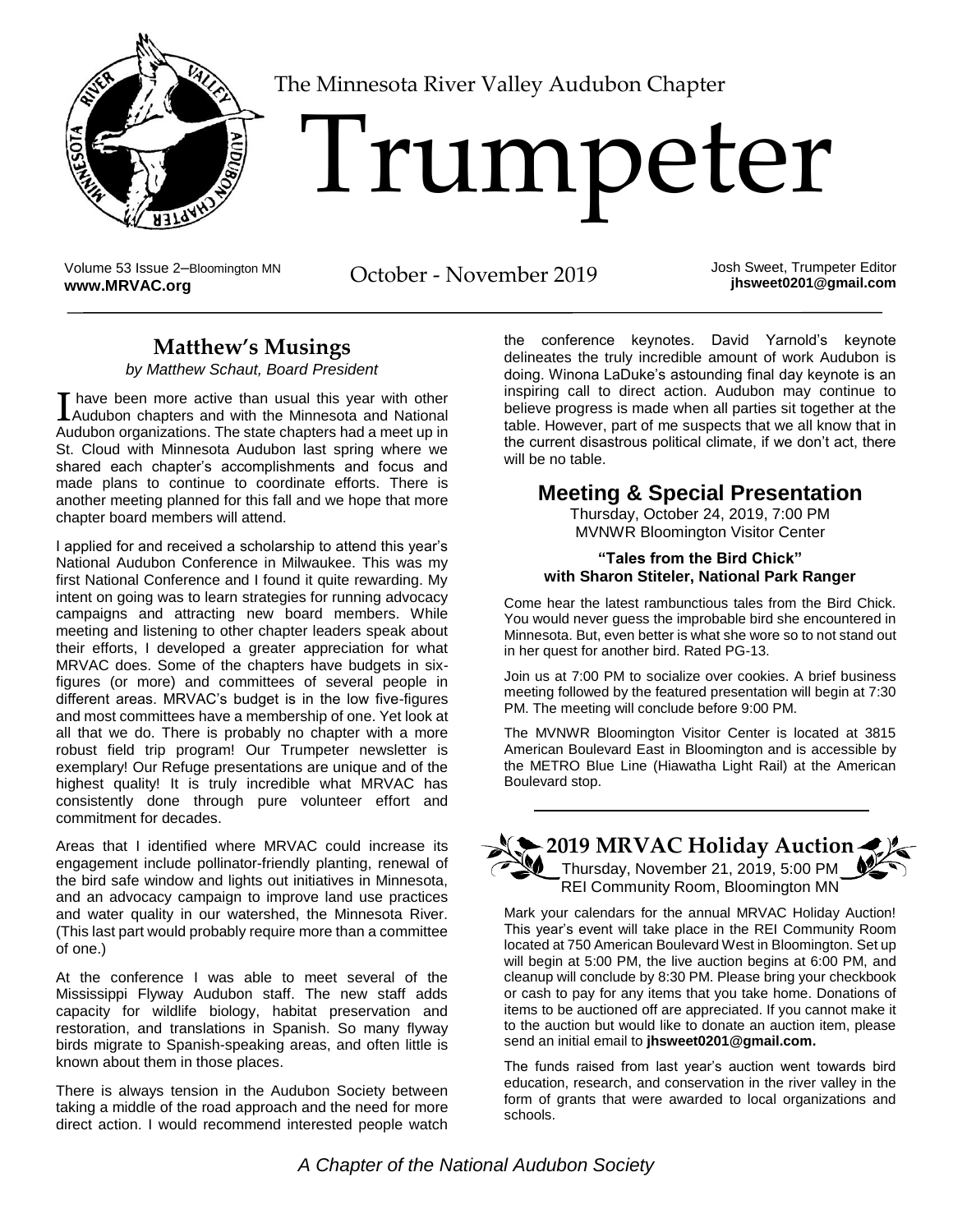

### **MRVAC Chapter News**

#### **Give to the Max on November 14!**

*by Bob Williams, Board Member*



ne way that MRVAC is able to raise money each year is by participating in the annual fundraising event in Minnesota known as Give to the Max Day. Many nonprofit organizations choose to participate in the event put on by GiveMN and this year's event will take place on November 14, 2019. O

You can make your donation online using a credit card and the site will also ask you if you want to cover the fee that GiveMN charges each non-profit organization for each donation they receive. In addition, you can schedule your donation well ahead of time which is advisable as the website can be overloaded on the day of the event.

Another benefit of using the GiveMN website are the bonuses that organizations can receive that are randomly selected during the day. Last year we received a \$100 bonus, but many bonuses can be much higher.

This year it is our goal to raise \$1000 on Give to the Max Day. To make your contribution please visit **[www.GiveMN.org](http://www.givemn.org/)** and look for the Minnesota River Valley Audubon Chapter page. Thank you in advance for your support!

# **Get Involved with the River Valley Community**

*by Monica Rauchwarter, Board Member (612) 470 2011 – mrauchwarter@gmail.com*

Trom habitat restoration to sharing your passion and From habitat restoration to sharing your passion and knowledge about birds, there are several ways to foster bird-friendly communities in the river valley and the larger metro area. Contact Board Member-at-Large, Monica Rauchwarter in person at an upcoming meeting, over the phone, or through email to discuss bird habitat conservation, research, and education-related volunteer opportunities in the area.

#### **In Memory of Bob Russell Robert P. Russell (11/2/1945 – 6/30/2019)** *by Steve Weston, Board Member*

ne of Minnesota's top birders, Bob Russel, died  $\mathbf{O}$ ne of Minnesota's top birders, Bob Russel, died unexpectedly in June. He worked for the U.S. Fish and Wildlife Service for many years. He served on the Records Committee for the Minnesota Ornithologist's Union and was the most active contributor to the recently completed Minnesota Breeding Bird Atlas.

Bob believed that the Ivory-billed Woodpecker and Eskimo Curlew might not be extinct and helped search for them. He was a friend of MRVAC, often attending meetings, sometimes as the main attraction up front. He once made a cameo appearance as a Whooping Crane.

Quixotic, knowledgeable, a superb birder… He will be missed.

## **Bloomington CBC Update**

*by Greg Burnes, MRVAC Membership Chair (612) 205 3071 – gburnes@comcast.net*

 $\mathbf W$ e had a record number of participants last year at the Bloomington Christmas Bird Count (BCBC) and the Bloomington Christmas Bird Count (BCBC) and we hope to grow that number in 2019. We will be partnering with staff at the Minnesota Valley National Wildlife Refuge, Lebanon Hills Regional Park and Fort Snelling State Park to provide our birders with even more resources. We will also be holding our BCBC dinner at the refuge this year and are working on organizing a fun evening.

The 2019 BCBC and dinner will be held on Saturday, December 14. I will be sending "save the date" emails to all who joined us last year. If you are interested in participating there are plenty of spaces. It doesn't matter if you are a novice or expert birder, have only an hour or a day to spare, we can use your help. Send me an email or give me a call and I can fill you in on how it works and get you signed up!

## **[Want more from the Minnesota](https://www.facebook.com/MRVAC.MN/)  [River Valley Audubon Chapter?](https://www.facebook.com/MRVAC.MN/)**

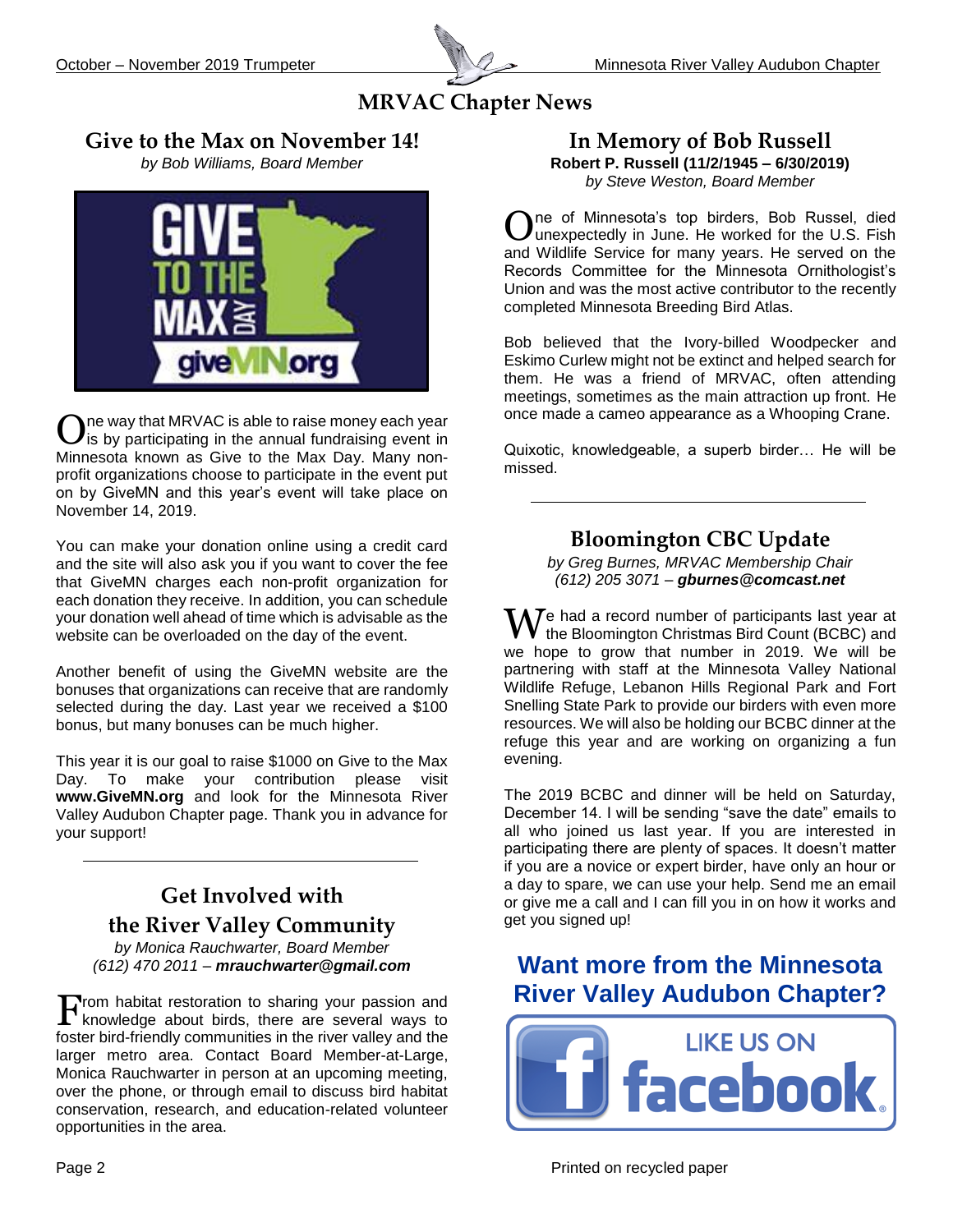

# **Nature Notes**

*Sedges and Rushes of Minnesota* **by Welby R. Smith with Photography by Richard Haug** Review written by Anne Hanley



s I learn more about native plants and as we add  $A$ s I learn more about native plants and as we add more natives to our yard, plant identification becomes more interesting to me. If you find yourself in this same category, you may want to consider this fairly new book on Minnesota sedges and rushes. The book is written for field biologists who need to be able to identify any plant they encounter. If you read this to mean that the book is pretty technical, you are correct, although there are aspects of the book that make it appealing for a more casual user.

I appreciate the short section in the preface (page viii) that gave general rules about how to determine if I'm looking at a grass, sedge or rush. If you are looking at a plant catalogue trying to decide which sedge to add to your yard, you can use this book to find the plant's distribution and habitat.

When you first open the book, you will see an appealing layout; each species is described on two pages with text plus several photos and a distribution map that includes locations of both current and historical specimens. If you are like me, you will need to refer to the Glossary at the back of the book to better understand the written descriptions.

It will also help if you are comfortable using plant keys. You will find multiple keys which are used to figure out which species  $-$  is it a Carex or Cyperus?  $-$  and then within Carex, which section of Carex? There are 146 species of Carex sedges in Minnesota; each section of Carex has its own key.

**Refuge Update** *by Joel Vos, MVNWR Visitor Center Manager*



all in Minnesota makes many of us think of turning Tall in Minnesota makes many of us think of turning<br>colors and falling leaves on quiet trails. However, as this last year has shown us, the Minnesota River has changed how many of us experience the changing seasons. With a record flood stretching from March to late July this year, we at the Refuge are still working hard to get trails back in order. Staff at the Refuge maintain an alert page on our website to keep the public informed of closures, and if you plan on getting out to bird this season it's best you keep the link handy!

**[www.fws.gov/nwrs/threecolumn.aspx?id=2147614989](http://www.fws.gov/nwrs/threecolumn.aspx?id=2147614989)**

Trails have been covered by water, then silt and sand mixed with massive trees and debris, and again with heavy rainfall this summer. Due to weather events this summer and early fall, trail repairs have been slowly making progress. Not only did staff have to bulldoze trails clear from 5-foot high mountains of silt in many places, we have had to take down fallen trees and find ways to repair the trail surface to make it accessible to the public again. Thankfully the elevation at Bass Ponds makes it one of the first to dry out, and the birding on the ponds and looking out into Long Meadow Lake can be very good!

Visitors should also be aware of closures to trails due to human-made disturbances. We'll see construction of the Minnesota Valley State Trail ongoing from Lyndale Landing along portions of the Bluff Trail, and other maintenance and construction projects in the area. Be aware of hunting season as well in the areas you plan to visit, and pack some blaze orange just in case!

We're hoping that the weather will stay dry long enough without snow so we can complete repairs and maintenance on our trails, and we appreciate your patience and support to get things back in order after the extensive damage we witnessed this year. As many of you travel into the Refuge to pursue your passion for birding, you're often our eyes and ears for trail conditions. You can pass along any issues with downed trees, overgrown vegetation, or other concerns about the trails by calling us at (952) 854 5900 or emailing **minnesotavalley@fws.gov.** Be sure to leave your name, phone number, and a short description of the trail condition you are reporting. If you're interested in becoming an official Volunteer Trail Ranger, get in contact with our Volunteer Coordinator, Sarah Inouye-Leas by calling her at (952) 858 0724 or by sending an email to **[sarah\\_inouye@fws.gov.](mailto:sarah_inouye@fws.gov)**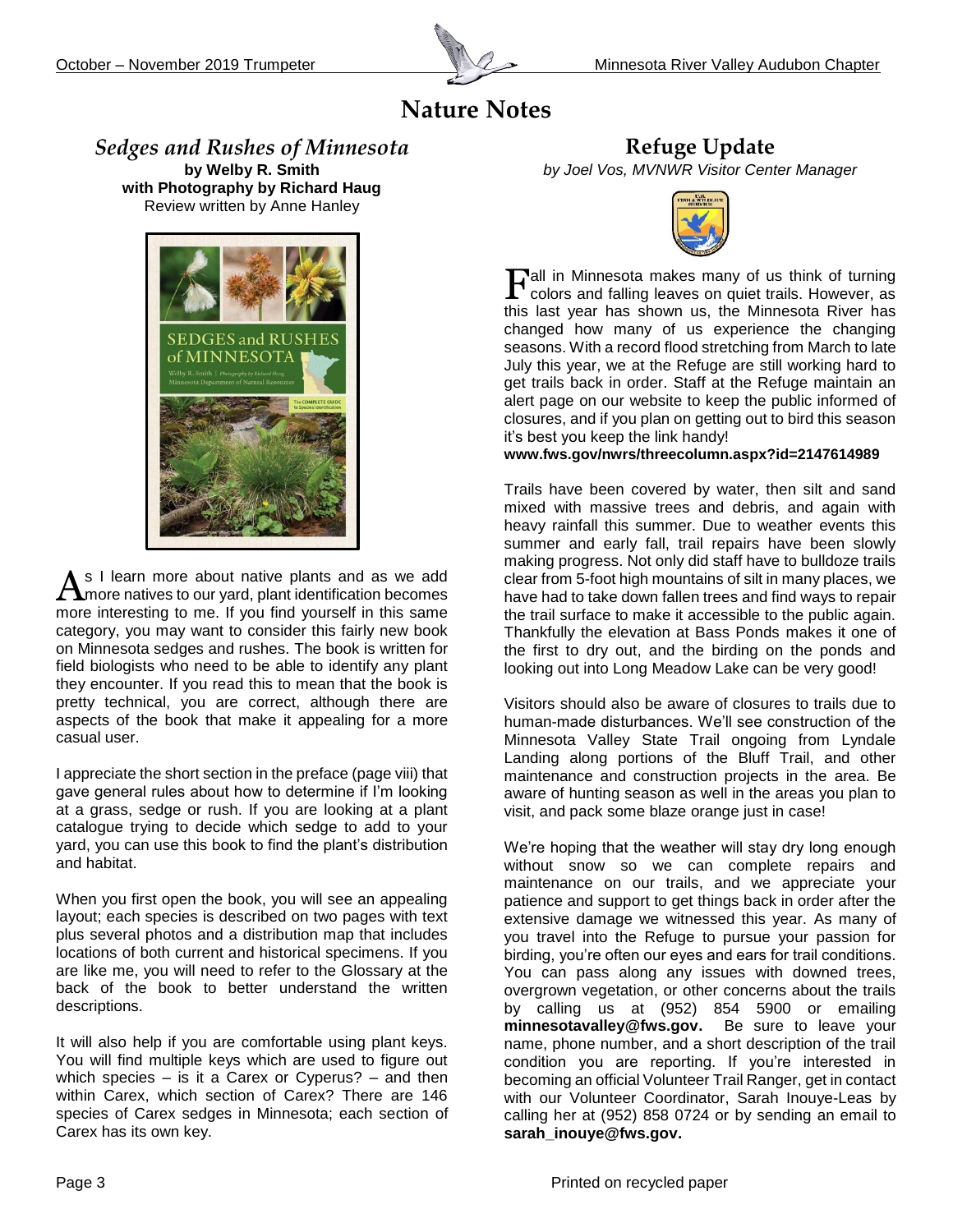

## **Regional Events of Interest**



*Hawk Ridge Bird Observatory 3980 E. Skyline Pkwy. Duluth, MN 55804*

## **Take Flight with Hawk Ridge Gala**

Friday, October 11, 5:00 – 9:00 PM

**Takes place at the Radisson – Downtown Duluth.** Join us for an inspirational and important evening in celebration and support for Hawk Ridge. Enjoy a delicious dinner, cash bar, live education birds, book signing, and nature and artwork fundraiser. We'll share highlights from migration season, how your support makes a difference, and end the evening with a fantastic program "Owls: Souls of the Night" by Scott Weidensaul, ornithologist and author. Scott is well known for his many books and owl migratory research through Project SNOWstorm and Project Owlnet. \$65 per member; \$75 per non-member; \$500 per table of 8. Pre-registration is required online at **[www.HawkRidge.org](http://www.hawkridge.org/)**.



*Lowry Nature Center 7025 Victoria Dr. Victoria, MN 55386*

## **Saw-whet Owl Banding**

Friday, October 11, 8:00 – 11:00 PM Saturday, October 12, 8:00 – 11:00 PM

Learn about Minnesota's owls, their adaptations, and research. Drive within Carver Park to observe master banders safely trapping and banding saw-whet owls. Reservations required. \$5 per person. Ages 10+. **[www.ThreeRiversParks.org](http://www.threeriversparks.org/)**.



*International Owl Center 126 E. Cedar St. Houston, MN 55943*

### **Expert-led Owl Prowls**

Saturday, October 12, 6:00 PM – 9:00 PM Saturday, November 16, 6:00 PM – 9:00 PM

Owls live all around us but are very good at evading detection. Come learn how to identify local owls by size, shape, silhouette and sound. Following the indoor portion of the program, participants will carpool to known owl territories around Houston to call and listen for Eastern Screech Owls, Barred Owls, and Great Horned Owls. Dress for the weather and try to wear clothes that don't make noise when you move. Little walking is required. Kids are welcome but must be able to stand quietly for at least 10 minutes at a time. Members: \$7 Non-members: \$10. Registration required by sending an email to **[karla@internationalowlcenter.org](mailto:karla@internationalowlcenter.org)**. More information is available online at **[www.InternationalOwlCenter.org.](http://www.internationalowlcenter.org/)**



*Lowry Nature Center 7025 Victoria Dr. Victoria, MN 55386*

#### **Fall Waterfowl Hike**

Sunday, October 13, 3:00 – 4:00 PM

Learn about migratory waterfowl traveling through Carver Park and the best locations to spot them. Look for widgeon, gadwall, green-winged teal, scaup, buffleheads and more. Scope and binoculars provided or feel free to bring your own. Led by Naturalist, Kirk Mona. Advanced registration is recommended. Free. All ages welcome. **www.ThreeRiversParks.org**



*Audubon Center of the North Woods 54165 Audubon Dr. Sandstone, MN 55072*

### **Bids for Kids 2019**

Thursday, November 7, 6:00 – 8:30 PM

**Takes place at Silverwood Park in St. Anthony, MN.** Join us for this inspiring evening to support the Audubon Center of the North Woods' K-12 environmental learners. Includes silent auction, social hour, program and live auction. Guest speaker, Belinda Jensen from KARE-11 TV. Pre-registration is required. \$50 per person. More information including the address for Silverwood Park is available online at **[www.Audubon-Center.org.](http://www.audubon-center.org/)** 



*Minnesota Valley National Wildlife Refuge 3815 American Blvd. E. Bloomington, MN 55425*

### **Puppet Show Series**

Saturday, Oct. 26, 10:30 AM – 11:15 AM: *Little Brown Bat* Saturday, Oct. 26, 2:00 PM – 2:30 PM: *Little Brown Bat* Saturday, Nov. 2, 2:00 – 3:15 PM: *Skeletons in the Closet*

*Little Brown Bat:* This shadow puppet show shares about Minnesota's most common bat – the Little Brown Bat (myotis lucifugus) and its current struggles with white nose syndrome with subtitles in Spanish.

*Skeletons in the Closet:* This bilingual puppet show (Spanish-English) celebrates love and the cycle of life. With statue, rod, bunraku and shadow puppets, journey through the three traditional realms as a brother and sister follow their curiosity. They discover the meaning of the Day of the Dead (Dia de las Muertos) and that the connection they have with their grandparents continues after death. They learn how the celebration helps to remember and honor loved ones who have passed away. The puppet show will be followed by a craft activity. **www.FWS.gov/Refuge/Minnesota\_Valley/**

Page 4 **Printed on recycled paper** Printed on recycled paper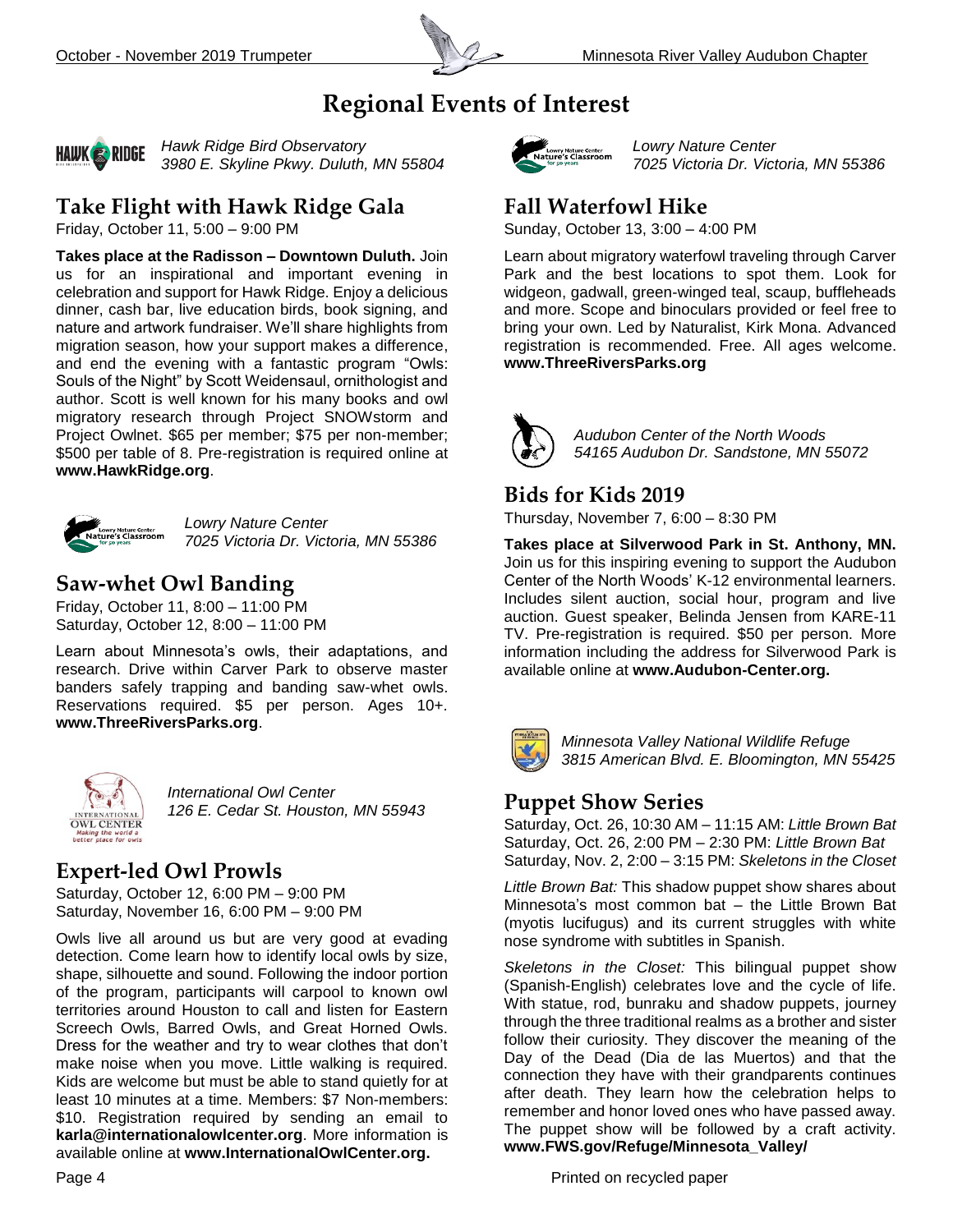

# **MRVAC Field Trips**



**FIELD TRIPS – join us. All trips are free unless otherwise noted**.

Beginning birders are welcome on all field trips.

All of the Refuge field trips are listed below, followed by Refuge addresses, and field trips to other locations in chronological order.

#### **Refuge Bird Watching Treks (Oct. - Nov.)**

Sunday, Oct. 6, 8:00-10:30 AM, Rapids Lake Monday, Oct. 7, 8:00-10:30 AM, Bass Ponds Saturday, Oct. 19, 8:00-10:30 AM, Rapids Lake Sunday, Oct. 20, 8:00-10:30 AM, Bass Ponds Saturday, Oct. 26, 8:00-10:30 AM, Rapids Lake Saturday, Nov. 9, 8:00-10:30 AM, Wilkie Unit Monday, Nov. 11, 8:00-10:30 AM, Bass Ponds Sunday, Nov. 17, 8:00-10:30 AM, Wilkie Unit Saturday, Nov. 23, 8:00-10:30 AM, Bass Ponds

Join us for a bird walk on one of the Refuge's many units. Learn which species of birds use the Refuge as a migratory stop and those that call the Refuge home for the summer nesting season. Birders of all skill levels are welcome. Bring binoculars, your favorite field guide and dress appropriately for the weather. Led by Craig Mandel, Volunteer Refuge Naturalist.

#### **Minnesota Valley National Wildlife Refuge Field Trip Locations & Addresses**

MVNWR Bloomington Visitor Center 3815 American Blvd. E., Bloomington, MN

Bass Ponds Trailhead 2501 86th St. E., Bloomington, MN

Rapids Lake Education and Visitor Center 15865 Rapids Lake Rd, Carver, MN

Wilkie Unit Trailhead 7701 County Road 101 E., Shakopee, MN

#### **Carver County Birding Day**

Thursday, November 7, 2019, 7:00 AM Craig Mandel – (952) 240 7647

Lake Waconia, Goose Lake, Lippert Lake and Swede Lake are a few of the lakes we will check for waterfowl and we should also have time for some birding at Carver Park Reserve, Baylor County Park, and maybe a stop at the Rapids Lake Unit of the MVNWR. Please contact Craig to register.

**Swans on the Mississippi & Weaver Bottoms**

Saturday, November 16, 2019

Please contact Mark Lystig at (651) 452 1133 for more information and to register.

#### **Hennepin County Birding Day**

Thursday, December 5, 2019, 8:00 AM Craig Mandel – (952) 240 7647

Winter birding in Hennepin County can offer some interested species of birds to search for. Some years there are multiple locations to search for owls and there are locations that hold over-wintering waterfowl. Plus some great feeding stations. It will be interesting to see what we find on this day trip in Hennepin County. Please contact Craig to register.



**Cedar Creek Bog Christmas Bird Count** Sunday, December 15, 2019 Cedar Creek Ecosystem Science Reserve

**Excelsior Christmas Bird Count** Saturday, December 21, 2019 Lowry Nature Center